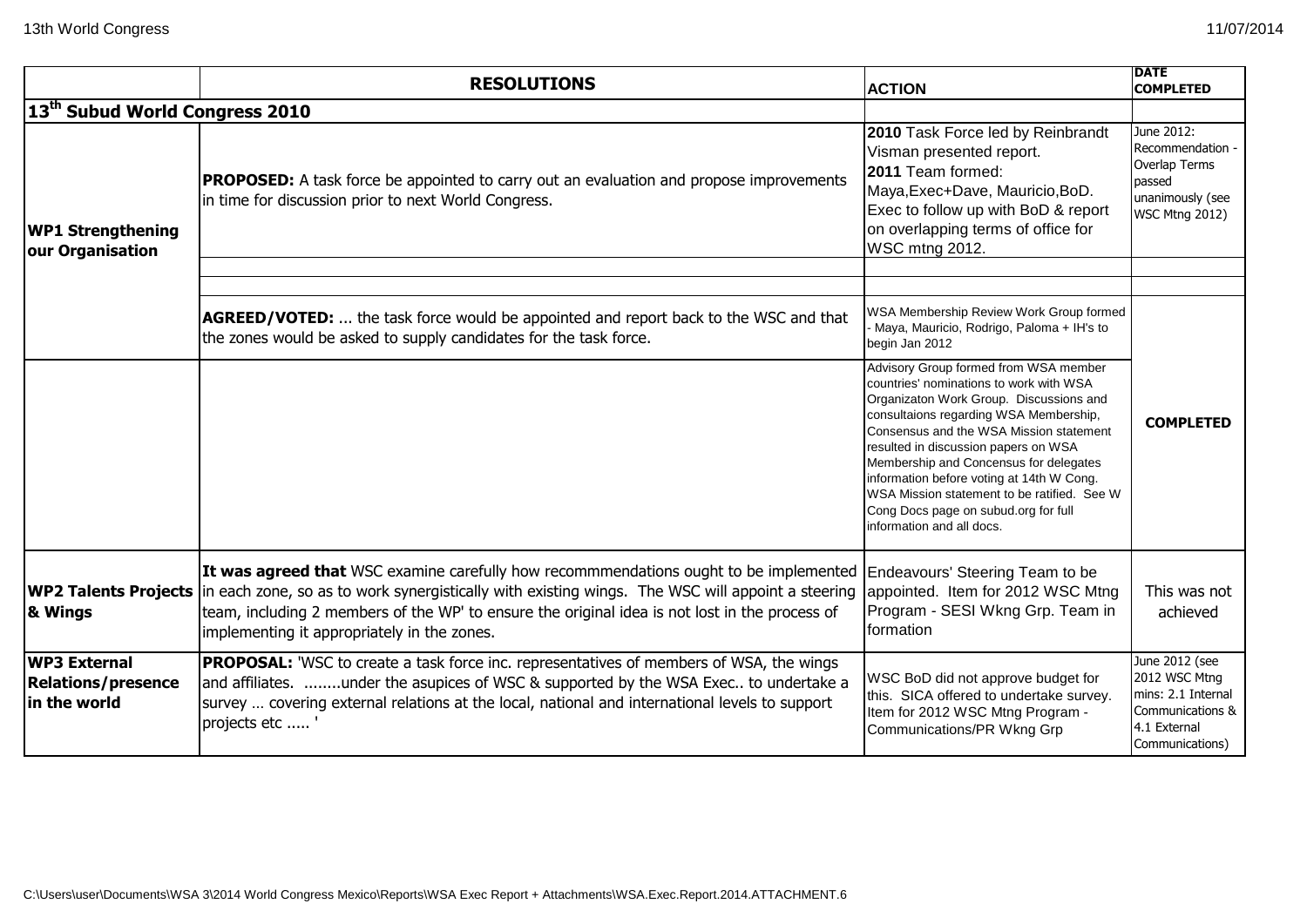|                              | <b>RECOMMENDATIONS:</b> Task force  to develop appropriate resources to assist Subud<br>members at all levels to verbally explain Subud in a coherent, appropriate and inclusive manner<br>to various audiences with various purposes (applicants, authorities, press, websites).<br>That the intl. organisation inc. in website policies & guidelines careful consideration for cultural<br>& legal issues of diff. countries regarding language used.<br>Policy guidleines for websites & printed info. using the name subud to prevent misuse. To be<br>annexed to country/WSA MoU.' | Prototype 'SUBUD' DVD completed.<br>Subud Materials project begun Oct2011,<br>materials collected. Selection team formed<br>(June 2012) to assess, choose & make<br>recommendations for leaflets and information<br>etc. to be adopted as WSA 'approved' public<br>relations materials. Selection Team: Paloma<br>de la Vina; Elaina Dodson; Renata Peek;<br>Hassan Czwiertnia. Two items (post card<br>sized statement & brochure) agreed at 2013<br>WSC meeting for printing for use at World<br>Congress, August 2014 | <b>COMPLETED</b><br>June 2013 see<br><b>WSC</b> meeting<br>2013 mins |
|------------------------------|-----------------------------------------------------------------------------------------------------------------------------------------------------------------------------------------------------------------------------------------------------------------------------------------------------------------------------------------------------------------------------------------------------------------------------------------------------------------------------------------------------------------------------------------------------------------------------------------|--------------------------------------------------------------------------------------------------------------------------------------------------------------------------------------------------------------------------------------------------------------------------------------------------------------------------------------------------------------------------------------------------------------------------------------------------------------------------------------------------------------------------|----------------------------------------------------------------------|
| <b>WP4 Finance &amp; MSF</b> | <b>RESOLUTIONS: (all voted on)</b>                                                                                                                                                                                                                                                                                                                                                                                                                                                                                                                                                      |                                                                                                                                                                                                                                                                                                                                                                                                                                                                                                                          |                                                                      |
|                              | 1) WSA provides member countries with amalgamated information on annual funding<br>requirements of WSA & assoc. entities.                                                                                                                                                                                                                                                                                                                                                                                                                                                               | Financial info. sent regularly to Nationals.<br>Nov 2011: Financial Statement sent to<br>Nationals. Co-ordinated finanancial<br>statements of WSA and immediate<br>associates (SICA, SDIA, MSF).                                                                                                                                                                                                                                                                                                                         | <b>COMPLETED</b>                                                     |
|                              | (2) WSA offers to work with member countries to plan a professional, transparent ann.<br>coordinated fundraising campaign that allows donors to designate the allocation of their<br>contribution                                                                                                                                                                                                                                                                                                                                                                                       | Oct 2012: Joint MSF/WSA<br>Fundraising Strategy implimented.<br>Pilot project with 5 countries                                                                                                                                                                                                                                                                                                                                                                                                                           | <b>COMPLETED</b>                                                     |
|                              | 3) That WSA recommends to Member Countries that the Committee Councillors be nominated<br>as the MSF National Liaison for their country or be the conduit for identifying a nominee.                                                                                                                                                                                                                                                                                                                                                                                                    | Discussed with MSF Jan 2012.<br>Agreed to be part of MSF remit.                                                                                                                                                                                                                                                                                                                                                                                                                                                          | <b>ONGOING</b>                                                       |
|                              | 4) WSA/MSF form a task force to explore methods, in various countries for individuals to make<br>tax efficient donatations to WSA and its assoc. entities. This task force will also explore ways of<br>cooperation between MSF and foundations being formed in member countries.                                                                                                                                                                                                                                                                                                       | Nov 2011. Report based on information from 6<br>member countries produced. (for Summary of<br>findings see: Tax Efficient Donations Report<br>attached.) Report found that this to be a<br>complicated accounting process producing no<br>uselful outcome.                                                                                                                                                                                                                                                               | <b>COMPLETED</b><br>Sept 2012                                        |
|                              | [5] WSA will use all its communication channels and activities to support and clarify role of MSF<br>with in Subud                                                                                                                                                                                                                                                                                                                                                                                                                                                                      | Ongoing - MSF newsletters & Annual Reports<br>circulated to members via National committees<br>via WSA contacts. Also uploaded to WSA<br>websites. MSF DVD shown at WSC meeting &<br>Americas Gathering, Vancouver 2012                                                                                                                                                                                                                                                                                                  | <b>COMPLETED</b>                                                     |
|                              | [6] WSA establish ann. amalgamated accounts of the international bodies                                                                                                                                                                                                                                                                                                                                                                                                                                                                                                                 | Chartered accountant in UK willing to work on<br>this found. Nov 2011: All Subud entities were<br>asked to provide financial information & all<br>declined. No information available about who<br>had prepared amalgamated financial<br>information previously.                                                                                                                                                                                                                                                          | <b>COMPLETED</b>                                                     |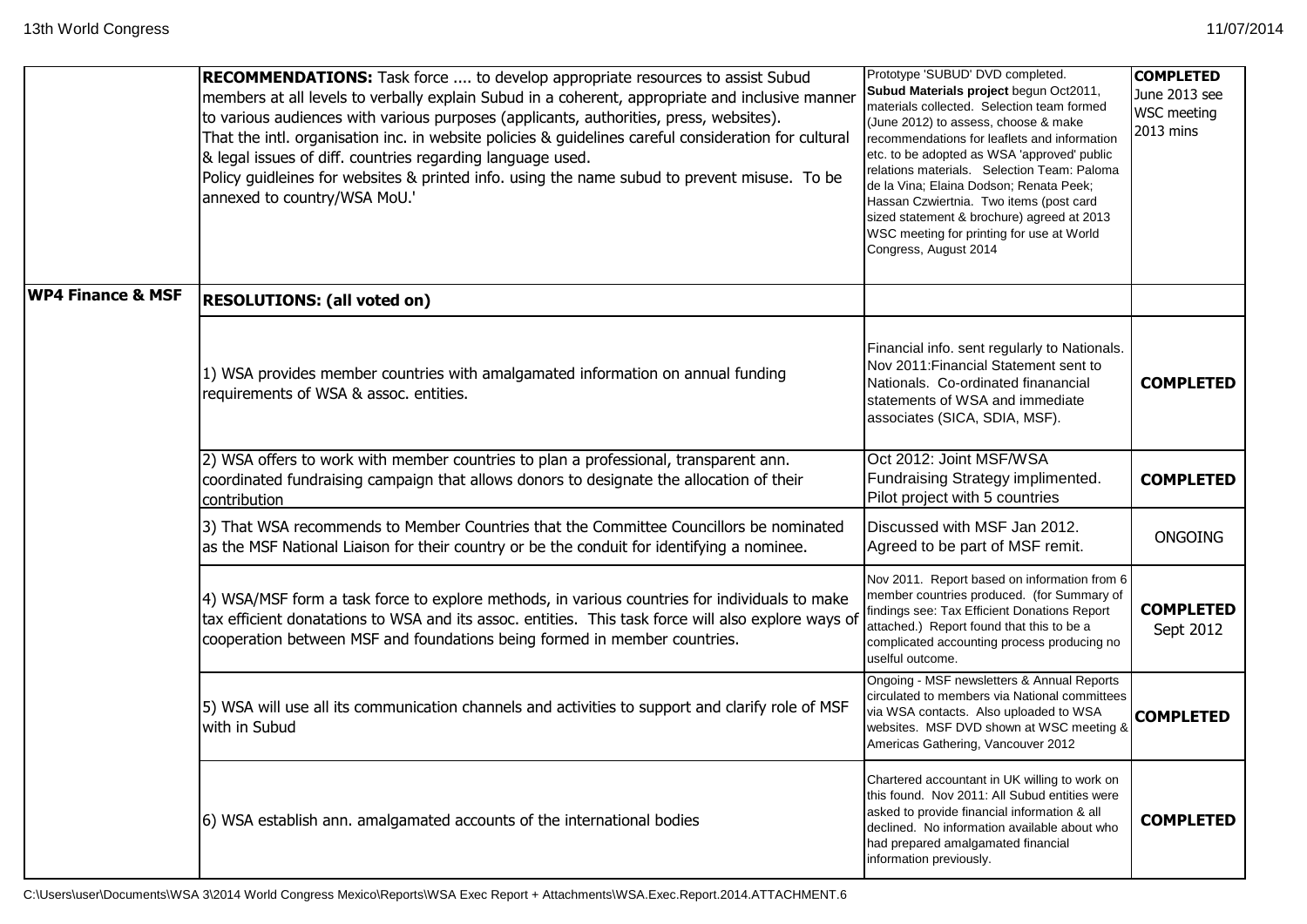|                                           | 7) WSA suggests a model for the amalgamation of accounts for informal informational<br>purposes, which includes all Member countries.                                                                                                                                                 | see above                                                                                                                                                                                                         |                                                                                                                      |
|-------------------------------------------|---------------------------------------------------------------------------------------------------------------------------------------------------------------------------------------------------------------------------------------------------------------------------------------|-------------------------------------------------------------------------------------------------------------------------------------------------------------------------------------------------------------------|----------------------------------------------------------------------------------------------------------------------|
|                                           | 8) WSA encourages use of Subud premises to generate income and open these premises for<br>local community use.                                                                                                                                                                        | Within SESI's remit. To be reviewed<br>in relation to participation of all WSA<br>member countries. SESI to report<br>action on this to 2012 Council Mtng                                                         | This is a 'throny'<br>problem. Some<br>groups do it well.<br>Others do not for a<br>variety of reasons.<br><b>MF</b> |
|                                           | 9) WSA encourages members worldwide to explore with Helpers the importance of member<br>financial support for Subud.                                                                                                                                                                  | Nov 2011 This is seen as a key part<br>of fundraising strategy                                                                                                                                                    | <b>ONGOING</b>                                                                                                       |
|                                           | 10) WSA provides information to member countries about the various models of ownership,<br>good governance and uses of Subud premises worldwide, explaining their advantages &<br>disadvantages.                                                                                      | Within SESI's remit. 2012 Review of<br>plans requested. SESI to report<br>action on this to W Congress August<br>2014                                                                                             | <b>ONGOING</b>                                                                                                       |
|                                           | 11) to avoid duplicaition of effort, WSA together with MSF, will offer their expertise in<br>accounting, investment, etc. for use by other WSA assoc. entities                                                                                                                        | This has not been followed through as it is not the<br>policy of either WSA or MSF to provide this type of<br>advice or service.                                                                                  |                                                                                                                      |
| <b>WP5 Helper Working</b><br><b>Party</b> | 1. Include a helper development gathering (of at least one day) for all helpers at all levels<br>within the time schedule of congress.                                                                                                                                                | To be included in 2014 World<br>Congress programme                                                                                                                                                                |                                                                                                                      |
|                                           | 2. Regular helper gatherings in order to deal with individual helper and dewan growth,<br>development and harmony.                                                                                                                                                                    | There is evidence that this is already<br>happening.                                                                                                                                                              |                                                                                                                      |
|                                           | 3. Each helper be given a copy of * 'Bapak's Advice and Guidance To Helpers' in a language<br>that they can understand.                                                                                                                                                               | This book is available in English, Spanish<br>and Russian on subudlibrary.net. Exec.<br>is looking into producing this as a<br>downloadable 'ebook' at minimal cost.                                              | Lack of funding<br>has not allowed<br>any further<br>action on this.                                                 |
|                                           | 4. Development of a helper online resource centre to supply printable materials which helpers<br>can use regularly in their work, including but not limited to: Bapak's Advice & Guidance to<br>Helpers; Uniform opening statement (in 'On the Subud Way'); Information to applicants | This is in 'For the Helpers' section on<br>subudlibrary.net (password<br>protected). WSA letter to new<br>helpers gives web address for<br>subudlibrary and subudpublications<br>where both books can be accessed | 2011 April                                                                                                           |
|                                           | Recommended test questions:                                                                                                                                                                                                                                                           |                                                                                                                                                                                                                   |                                                                                                                      |
|                                           | All members be invited to test 'What is the spiritual value of serving on the committee?' 'All                                                                                                                                                                                        |                                                                                                                                                                                                                   |                                                                                                                      |
|                                           | members' means both helpers and committee members.                                                                                                                                                                                                                                    | No action by Exec req'd. Remind IH's                                                                                                                                                                              |                                                                                                                      |
|                                           | That helpers test 'what does it mean to be Bapak's helper?'<br>It is recommended that this question be included when testing for new helpers.                                                                                                                                         |                                                                                                                                                                                                                   |                                                                                                                      |
|                                           |                                                                                                                                                                                                                                                                                       |                                                                                                                                                                                                                   |                                                                                                                      |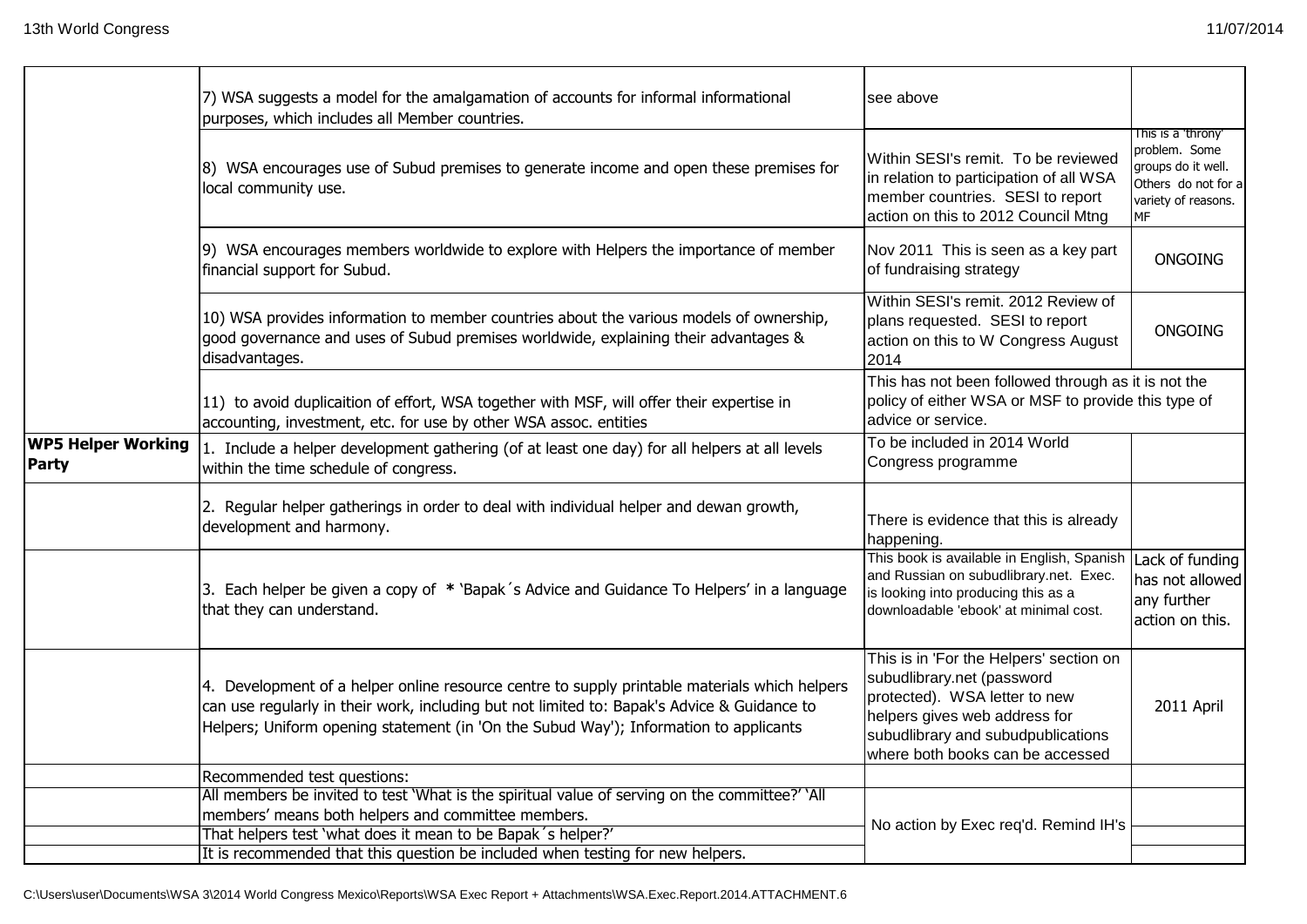|                    | Update and publicize the guidelines for committee members which exist within 'On the Subud<br>Way' and on subud.org.                                                  | On the Subud Way Part 3 up loaded<br>to subud.org. Already being sent to all<br>new national committees. Send to all<br>groups as well. | $Dec-11$                                     |
|--------------------|-----------------------------------------------------------------------------------------------------------------------------------------------------------------------|-----------------------------------------------------------------------------------------------------------------------------------------|----------------------------------------------|
| <b>Wisma Subud</b> | <b>RESOLUTIONS:</b>                                                                                                                                                   |                                                                                                                                         |                                              |
|                    | 1.  stakeholders in Wisma Subud to continue the process of seeking UNESCO World Heritage<br>Status for WS with Bapak's house in partnership                           | Ongoing. Progress reports in WSA<br>Exec.'s bi-monthly 'Work in Progress'<br>reports                                                    |                                              |
|                    | 2. WSC be a member of any decision making committee set for this purpose.                                                                                             | WSA Chair & WSA Exec. Chair ex-<br>officio members                                                                                      | $Jun-11$                                     |
|                    | 3. We authorize the WSC to participate in and support this process in the name of WSA, within<br>prameters and guidelines established by the WSC.                     | No Action requ'd                                                                                                                        |                                              |
|                    | 4. ask the WSC to ensure no financial liabilities are incurred by this partnership that could<br>damage the financial situation and reputation of Subud.              | Duly noted and actioned                                                                                                                 | No financial<br>responsibility<br>undertaken |
|                    | 5. We recommed that other approaches to maintain the physical & general integrity of Bapak's<br>legacy of WS as an intnl. centre also be studied.                     | Pre-feasibility study being considered                                                                                                  | Nov 2011 -<br><b>ONGOING</b>                 |
| <b>Archives</b>    | <b>RECOMMENDATIONS:</b>                                                                                                                                               |                                                                                                                                         |                                              |
|                    | Appoint WSA Archivist & a Panel of 5 with appropriate skills & expertise to ensure the<br>maintenance, preservation & accessibility of current & future WSA Archives. | Armand Bisson appointed Archive Co-<br>ordinator, Team formed. See 2012<br>WSC mtng mins. 9. WSA Archives                               | Jun-12                                       |
|                    | WSA Archivist shall be a person who has proven professional experience and competence iin<br>archives                                                                 | Amalijah Thomson resigned as<br>Archive Co-ordinator & continues as<br>Archivist                                                        | Aug-11                                       |
|                    | The panel including the WSA Archivist shall work together in a collaborative & Harmonious<br>manner for the futherance of the aims of this resolution.                | Panel formed: Armand, Co-<br>ordinator; Amalijah, Archivist; Farlan,<br>Indonesia; Daniela, USA; Solihin,<br>Britain; Ichiro, Japan;    |                                              |
| <b>WSA By-Laws</b> | WSC to develop policies with regard to Proxy Voting                                                                                                                   | 6 Dec 2010 Lawyers summary - proxy<br>voting by directors not permitted                                                                 | $Dec-10$                                     |
|                    | agreed changes to WSA By-Laws according to agreed recommendations                                                                                                     | Completed                                                                                                                               | Jan-10                                       |